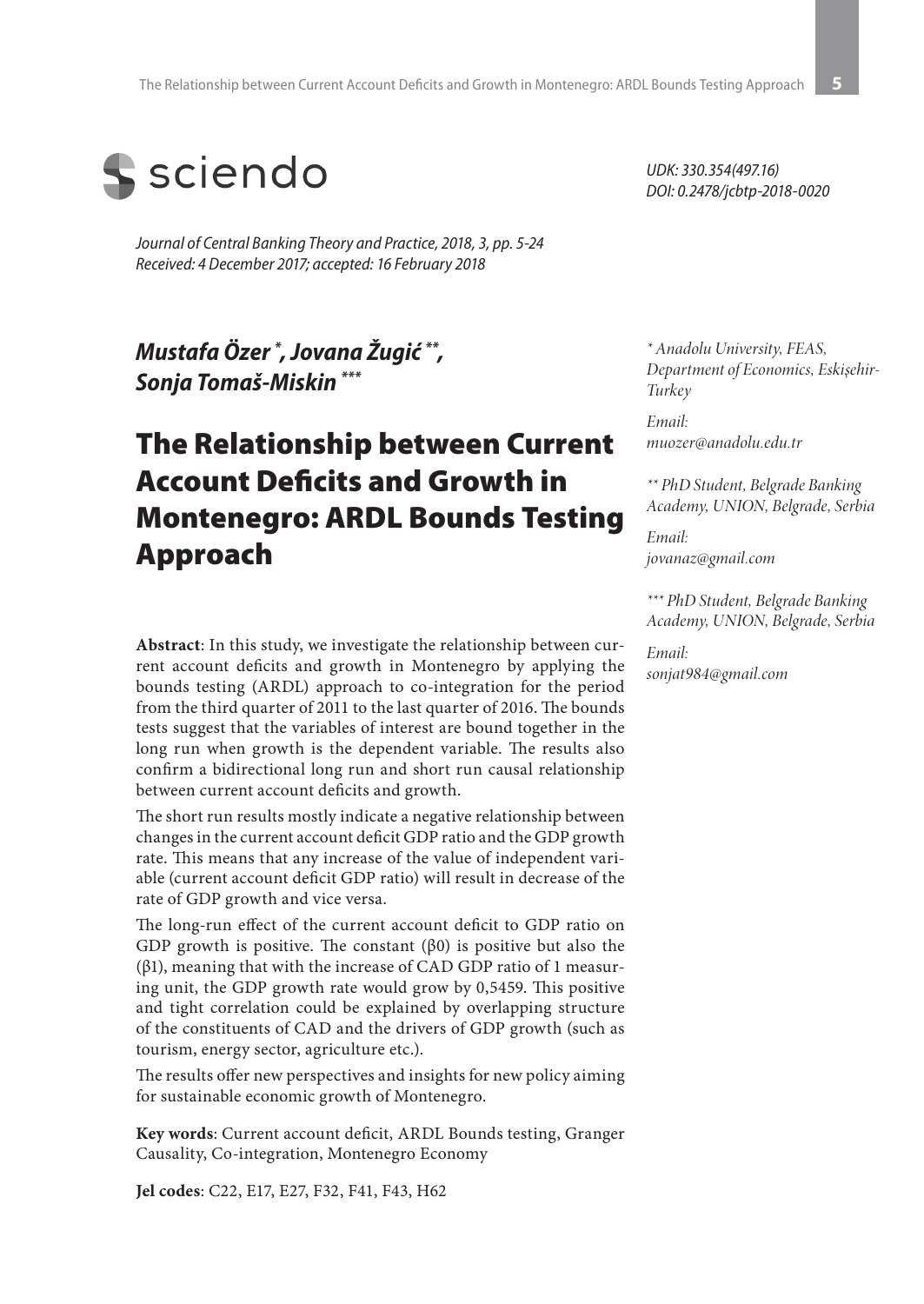#### **1. Introduction**

Montenegro has been facing high levels of the current account deficit for many years now. It is also one of the major concerns of economic policy because this raises the question of sustainability of the external (im)balances on one hand, while on the other it raises a concern about implications of high current account deficit on economic growth.

The analysis of this kind is very difficult when it comes to Montenegro, primarily because of the existence of short time series, as the country has been independent as of 2006. During the major part of the past several years, there have been various shocks that challenge the representativeness of the available data. For example, in the first years after gaining independence, the country experienced enormous lending activity of 125% in 2006 and 165% in 2007 (Ivanović, 2015). Additionally, in some years, there was an extremely high inflow of foreign direct investments, which led to a high level of imports (tourism, as the most attractive sector for investment usually called for extensive imports from construction materials to furniture). After the onset of the global financial crisis, Montenegro fell into a recession, which again affected the balance of payments flows. That is why the authors of this paper carried out the analysis of a relatively short time series to get more representative data. Also, both Montenegro and the region have become more vulnerable to external shocks (Asanović, 2017).

Montenegrin economy is a small, open, and unilaterally dollarized. By comparing the foreign trade exchange of Montenegro with its domestic product we get its foreign trade coefficient, which in 2013 amounted to 62.2%. This high ratio reflects the fact that foreign trade is a very important activity for the Montenegrin economy (Živković and Bjelić, 2017). Listed basic futures of Montenegro`s economy create a wide area for researchers to examine the dynamic relations between numerous macroeconomic indicators of the country. The importance of one of those relations lies in connecting growth to current account deficit, contributing to our understanding of whether or not there is balance of payments restriction on the growth of Montenegro. Thus, this study examines the dynamics of the correlation between growth rate and current account deficit by using ARDL bounds testing approach for the period from the third quarter of 2011 to the last quarter of 2016. The main purpose of the paper is to determine short-run and long-run interactions between the named variables. It should be noted that this is the first attempt of examining such variable correlation, on the example of Montenegro. Having all of the above in mind, the results of the paper should provide important insights for both academics and the policy makers in Montenegro.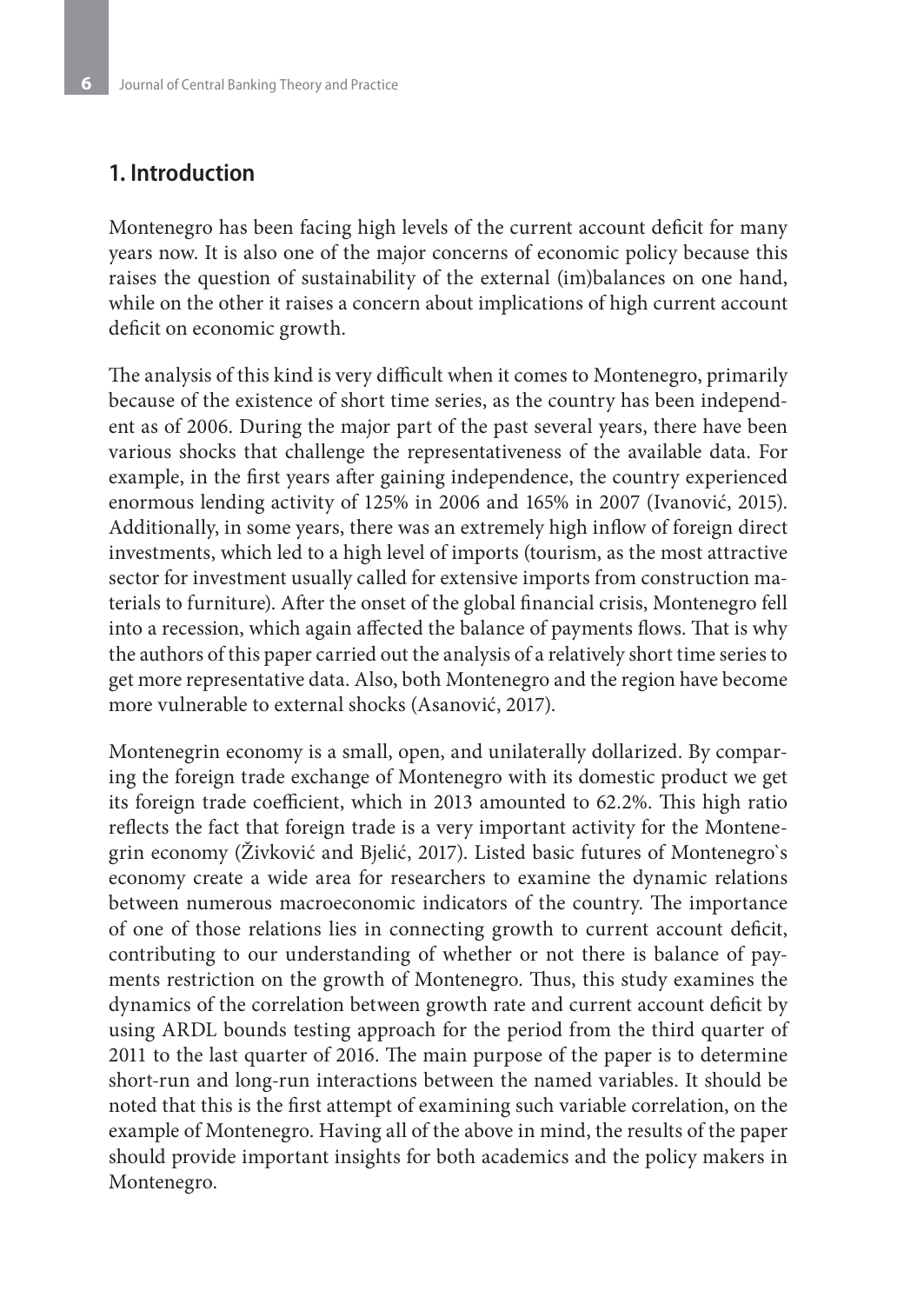Structurally, this paper consists of three main parts. Firstly, the introductory part provides some basic information on the traits of Montenegro`s economy relevant to the study conducted in the paper. Additionally, it contains insights into the process of growth of the Montenegrin economy as well as a closer look into the structure of the current account deficit of the country and its trending over the years. The second, central part of the paper elaborates on the econometric model and relevant supporting information. Finally, conclusions and proposed measures and policies are extracted from the model, making it the third and also the last part of the paper.

### **2. Basic characteristics of Montenegro`s economy**

A small, open, dollarized economy is the most common combination of features used to describe the economy of Montenegro. In 2008, a couple of authors (Fabris and Kilibarda, 2008) depicted the following as some of the basic characteristics of the Montenegrin economy. Namely, their description marked it as an: openmarket one, with liberalized foreign flows and fast-growing economic activity, low level of inflation rate, existing budget surplus, record level of inflows from foreign direct investments, continuous decline in unemployment rate, decrease in the level of foreign debt, high current account deficit and a strong growth of trade deficit. They took into consideration a whole set of positive movements (unemployment decrease, price stability etc.) that were contributing to the inner stability of the system whereas, on the other hand, they raised the question of the outer stability as well as of the sustainability of the current account deficit (CAD), due to the imbalance of payments. Sustainability of CAD mainly depends on the way of financing this external imbalance by capital inflow from abroad (in the form of FDI and portfolio investment), but as well as of using these flows to achieve good business environment for the growth of domestic savings and investment. However, there is an ongoing debate on the appropriate level of CAD in percentage of GDP and its sustainability and when BoP crisis occurs. According to the Regular economic report by the World Bank (2018), current account deficits widened in almost all countries in the Western Balkan despite growth in exports because in all of the countries, except in Kosovo and FYR Macedonia, imports overwhelmed exports. This is the case with Montenegro as well and the current account sustainability analysis suggests that Western Balkan countries need to reduce external deficits in the medium-term. Kovac (2004) claims that BoP sustainability can be seen as the status that can be maintained automatically without using instruments of economic policy.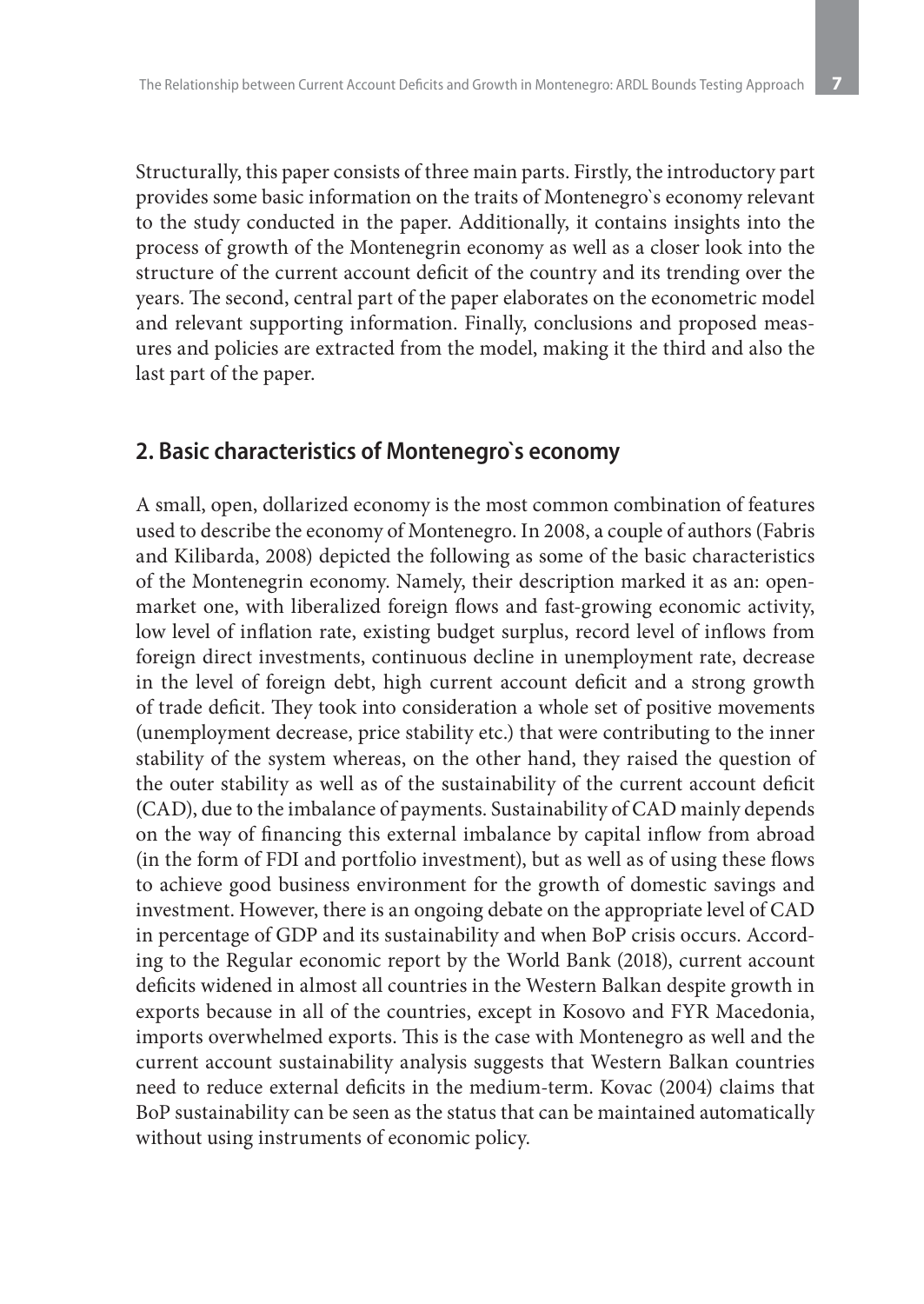Before taking a closer look at the inputs used for the econometric model created within this research and the model itself, some of the main constituents of the model (that are in the same time the main macroeconomic indicators of Montenegrin economy) will be elaborated in the further text, such as: basic principles of an open, unilaterally dollarized economy, Montenegrin current account deficit and its chronological movements, reasons for its very existence and similar and lastly the key drivers of the economic growth of Montenegro.

Montenegrin economy is a dollarized one. In order to be able to properly analyse the following findings, one should be able to understand the basic features of such economy. According to Mann: "Policy-initiated dollarization is like wiring your mouth shut to lose weight. It is effective in the short-run, but unless you undertake life-style changes (eating habits, exercise) you are not a healthier individual, just a thinner one. Moreover, once you have achieved your desired new weight, you'll want to take off the braces and eat something besides a liquid diet." (Fabris et al, 2004). Defining it in other words, it is understood, under the official term of dollarization, that the foreign currency is the only legitimate mean of payment and that there is no domestic currency. It is also possible for several foreign currencies to be used as a means of payment, even though this is a relatively rare situation. Only sixteen countries today create the group of officially dollarized countries. Montenegro is one of the officially dollarized countries, as well (Fabris et al, 2004). Fabris and Kilibarda (2008) point out that with CAD of Montenegro on that basis there is a lower risk than in the case of countries that have their own currency. However, in that way the option of using exchange rate as an instrument of economic policy to reduce CAD is eliminated. Kilibarda (2011) point out that in almost all years before the global economic crisis began FDI was the main source of financing CAD in Montenegro. He claims that CAD in the longer period, when this trend regarding FDI reversals and when the time for paying debt is come, it may reduce money supply and can have recession effect.

According to the Regular Economic Report prepared by World Bank (2018), although the external environment remained favourable, in 2017 net exports contributed less to growth, overwhelmed by higher imports for energy projects, consumption, and investment. Bold structural reforms are necessary if Montenegro is to grow sustainably over the medium term.

#### **3. Current account deficit and growth in Montenegro**

One of the two variables examined with the model is current account deficit of Montenegro. In order to be able to properly address this topic later in the text, the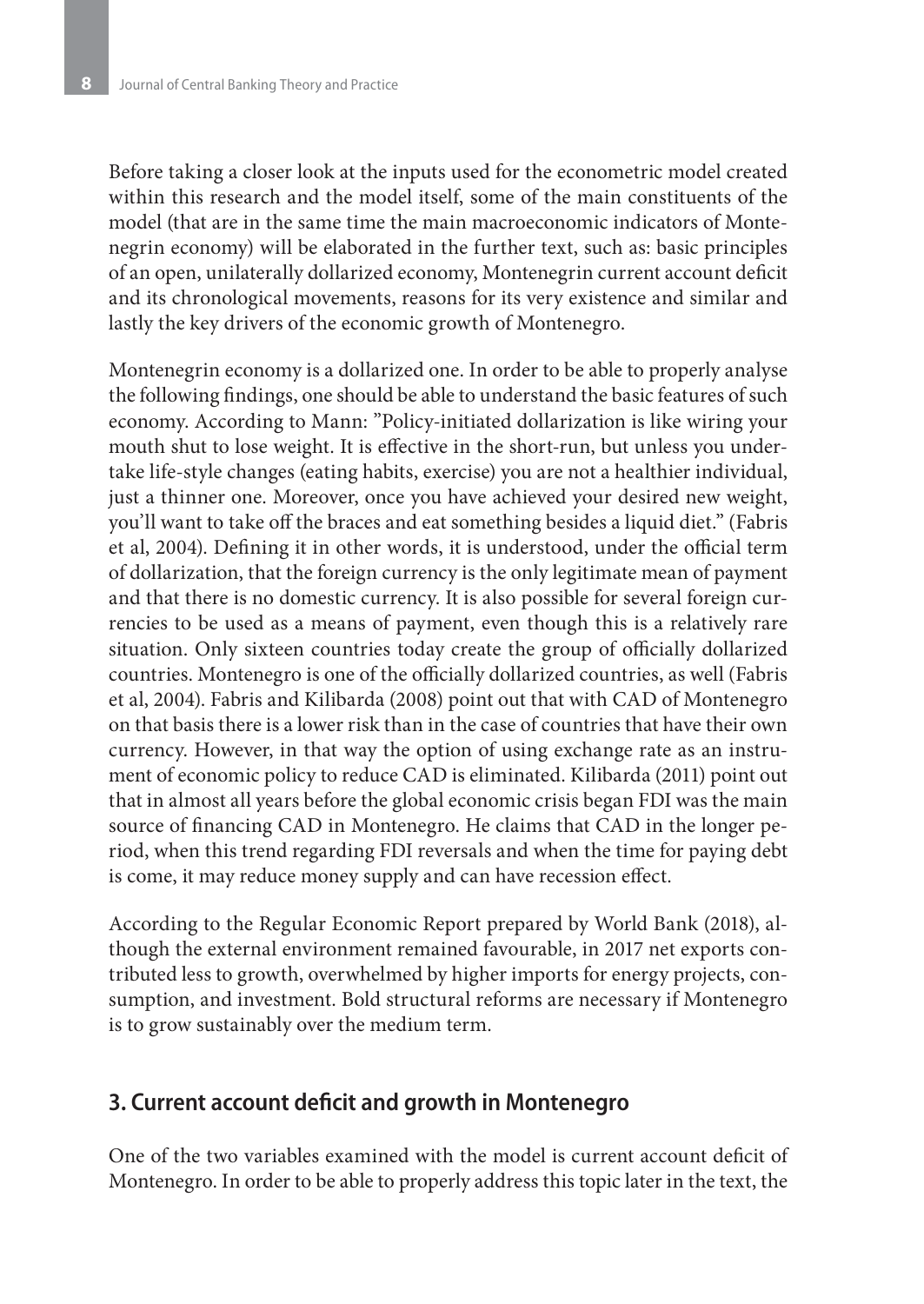definition, structure and the yearly movement trend of this variable is presented here.

Current account balance, according to the experts from the field (Fabris and Kilibarda, 2008), gives information on country´s inflows and outflows derived from the goods and services trade, income and current transfers among residents and non-residents, or, in other words, on

foreign liabilities or assets generated based on the previously listed transactions. Current account deficit, according to the same source, does not represent an economic policy variable, such as for example the amount of cash in circulation, but rather an aim of the economic policy, such as the inflation rate or the level of GDP. Current account movements portray an important source of information to the economic policy creators and are reflecting the results of those policies. During the pre-crises period (2005-2007), the current account deficit of Montenegro was higher than one of any other European, neighbouring country (Figure 1).

**Figure1: Current account deficit of the payment balance, expressed in % of GDP (period 2005-2007)**



Source: Transition report 2007

In 2007 (EBRD, 2007 Country assessment: Montenegro), the general viewpoint of the IMF regarding the question of the high rate of CAD was that the balanced system represented the response to the high level of foreign direct capital inflows as well as to the swift growth of loans.

Standard components of balance of payments are two main accounts:

- • Current account and
- • Capital and financial account.

All transactions (Fabris and Kilibarda, 2008) (except the ones within financial points of the accounts) relating to the economic values and that are happening among residents and non-residents are taken into calculation with the current account. These transactions of legal entities are generating an added value and are therefore included in the computation of GDP. On the other hand, transactions noted in the capital-financial account represent the transition of the main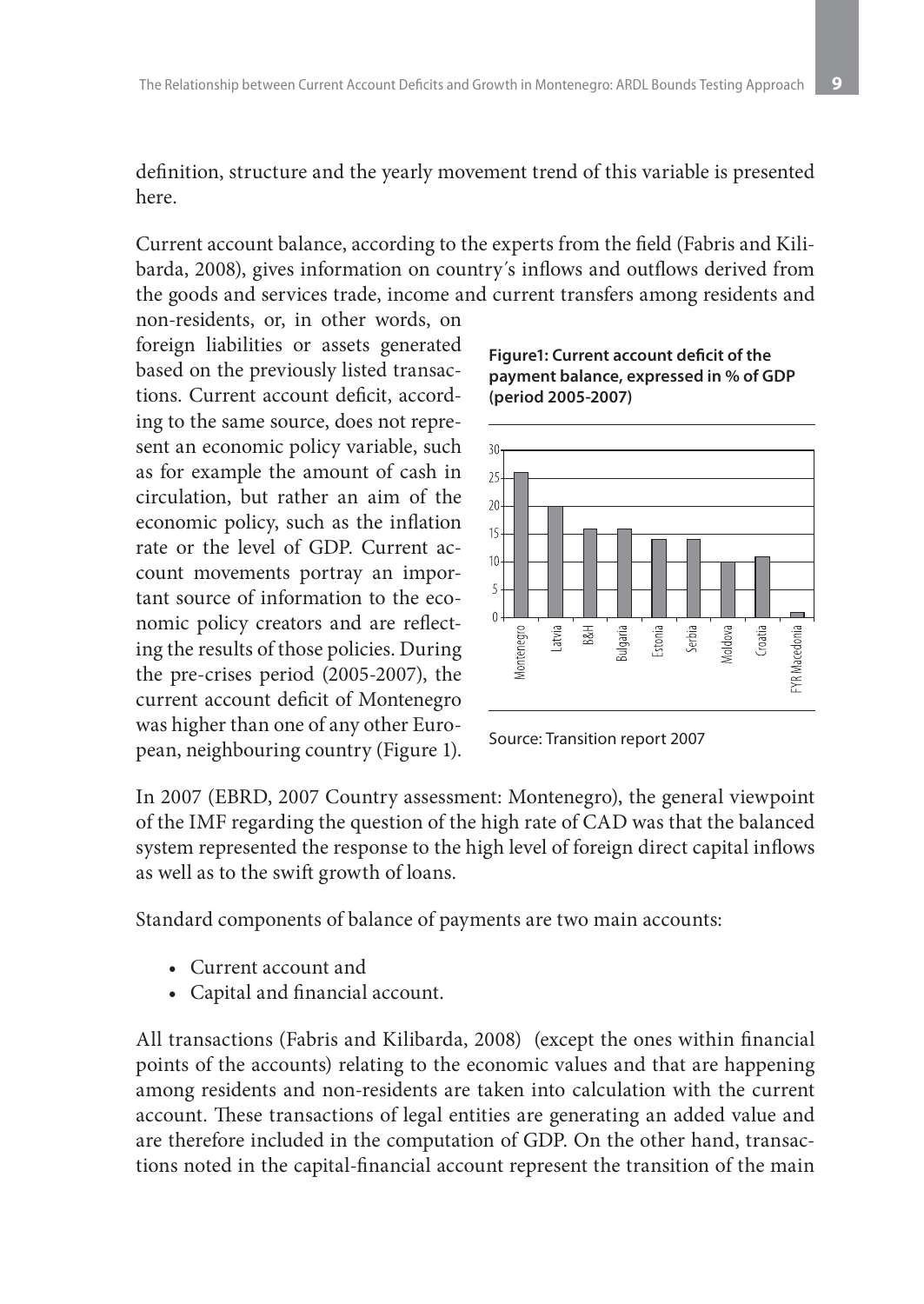part of the generated income in the shape of savings from one country to another. Current transactions enlarge the volume of the national income, whereas capitalfinancial transactions simply record its allocation. All goods or services transactions, factor income, as well as one-sided transfers are noted within the balance of payments.

Another position of the balance of payments that should be brought to the attention, especially in the case of Montenegro, is the so-called "net errors and omissions". To be more precise, net errors and omissions account for the transactions that have either not entered the calculation (due to various reasons) or have been improperly valued. In the case of Montenegro, this position in the balance of payments makes up for a quite high number of transactions and, therefore, has alarmingly large value. Part of the explanation behind this phenomenon is:

- a. The country (having in mind that the Central Bank of Montenegro does not have the issuing function and that the country does not have its own currency but is dollarized and uses euros printed within the European Union) does not have the exact information on the quantity of cash in circulation (*M0*). The last available related information dates back to the beginning of the century when the currency used at the time (Dinar) was converted to the new one (Deutsche Mark). Since then, the level of M0 was an open question that will have a mere approximation as an answer in the near future. Until there is an approximation of the level of M0, the Central Bank of Montenegro uses its own estimation, making the position "net errors and omissions" questionable;
- b. Substantial amount of the transactions that are entering the calculation of the balance of payments are the ones related to *tourism* (according to the EBRD as well as the relevant Montenegrin authorities, tourism is one of the leading sectors contributing to the country's growth). However, the country is facing difficulties in measuring the income generated through tourism.1 As a result, this can have an important impact on the level of net errors and omissions and, ultimately, on the balance of payments itself.
- c. It is suspected that a part of transactions that are basically foreign direct investments in goods is statistically recorded as imports.
- d. Other miscellaneous reasons for outdated or missing data.

<sup>1</sup> Mainly due to the incomplete or outdated information as well as due to the informal economy and tax avoidance appetite of the parties involved in the process. The figures based on which the information are computed are estimations and therefore can be further analyzed and/or amended.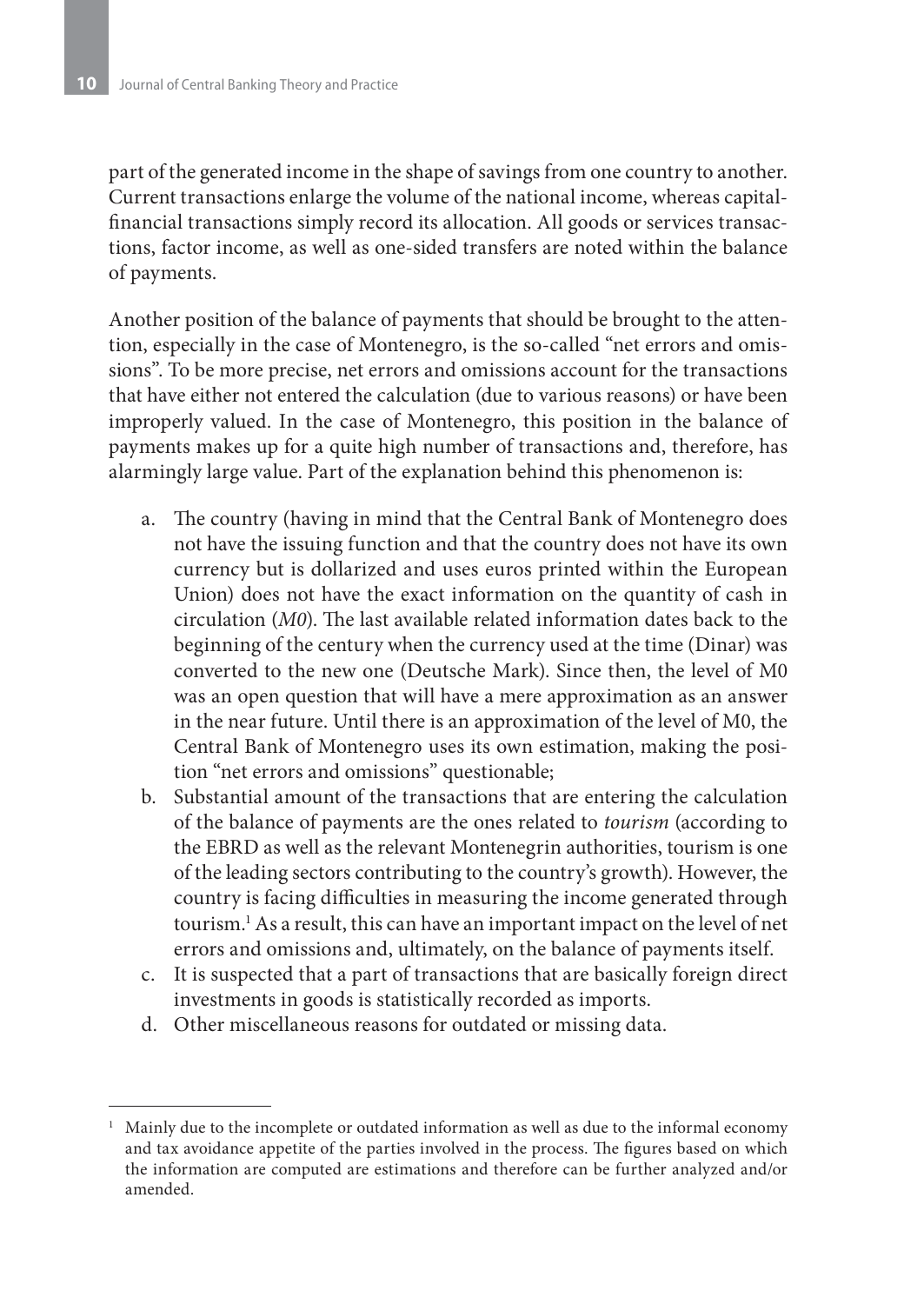Such a high level of net errors and omissions indicates that the current account deficit is probably not that high as statistically recorded. However, the 2017 revision of the balance of payments statistics has brought about a significant decline in the amount of net errors and omissions.

Having in mind that the double-entry accounting method is used for computation, the balance of payments of Montenegro is, accordingly, balanced at all times. One cannot talk about surplus or deficit of the balance of payments itself but rather only about surplus or deficit of its subaccounts, such as the current account.

After introducing the basic principles of the balance of payments and its subaccounts, the following information will put a focus on the causes of the current account deficit of Montenegro and analyse its sustainability as well as the means of its financing.

Developing countries usually finance their growth and developments precisely this way. According to Fabris and Kilibarda (2008) "high level of current account deficit and high level of foreign direct investment inflow are main characteristic of almost all countries of Central and Eastern Europe". This is, therefore, one of the main reasonings behind the current account deficit in Montenegro.

Aside from the abovementioned, some other drivers of CAD can be identified. The observed period will be the year 2006 and onwards. This is due to the fact that the country of Montenegro officially regained independence on 21 May 2006. Around and after that time (2006-2007) many positive economic trends took place (such as: growth of the purchasing power parity, FDI inflows, double-digit income from tourism growth rate etc.) that reflected on the balance of payment of the country. The need for goods (Fabris, 2004) resulting from the enhanced purchasing power parity of the inhabitants as well as from the steep growth of FDI inflows, the industry of Montenegro was unable to satisfy the country`s needs, causing a strong increase in imports that were now far from the almost unchanged level of exports. Also, the level of agricultural production is inadequate to meet the local needs and a high demand for food products as a result of large inflow of tourists (Fabris, and Pejović, 2012). The subaccount of the balance of payments measured the expansion of income inflow from tourism that was a direct cause of FDI growth, income from transport and other services. That period was marked by the acceleration in investment activities, increased efforts in promoting Montenegro as a favourable destination and further investments into infrastructure. All of this led to the escalation of services related costs. When it comes to the factor income and current transfers, there was an uptrend in the level of income relating to the citizens working abroad, but there was also an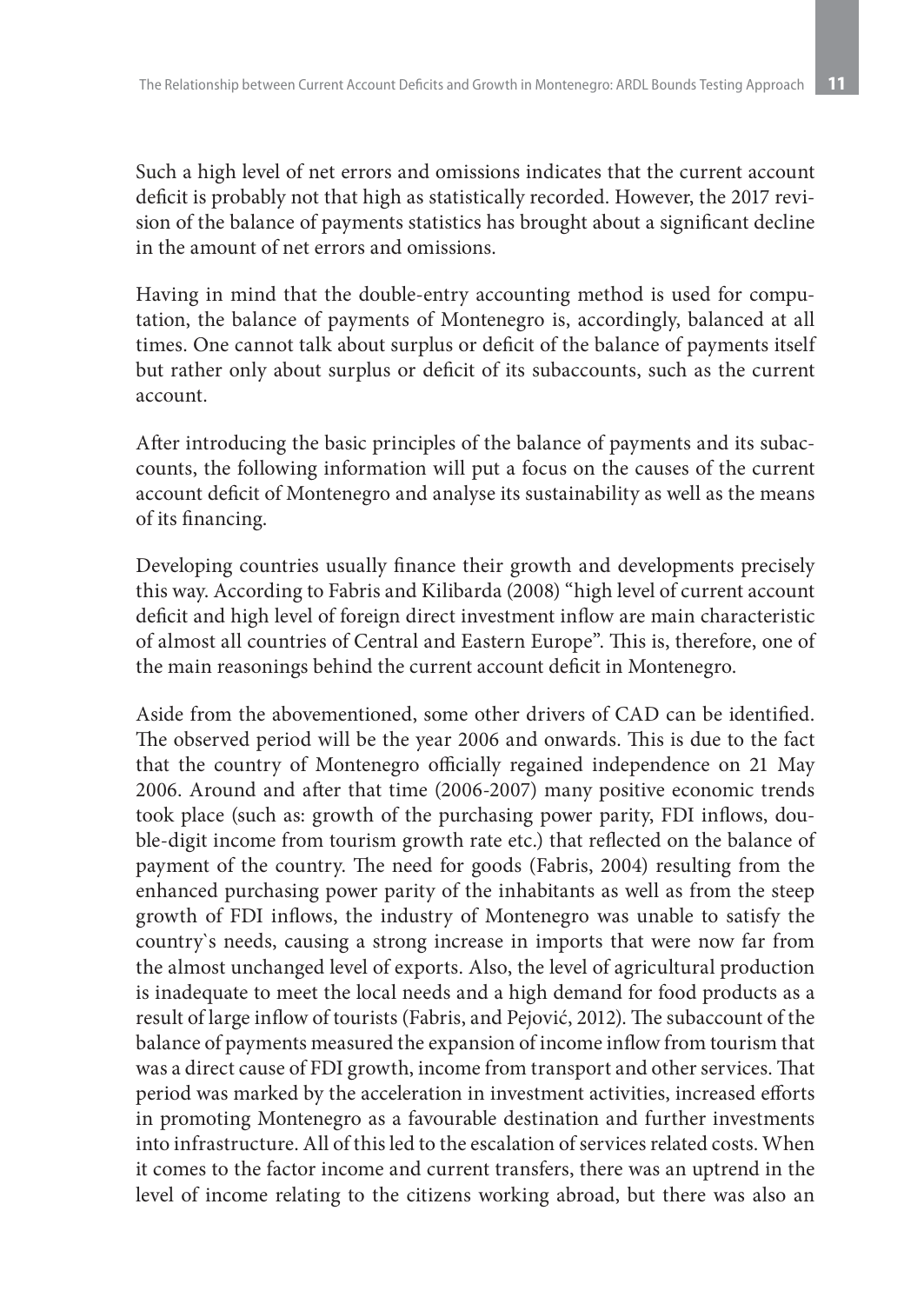outflow noticed based on the interest rates on borrowings as well as on the transfer from domestic individuals to the abroad. Altogether, with the newly noticed economy-strengthening trend, the inflow of foreign financial assistance declined.

Between 2003 and 2007, the CAD kept on rising. According to the studies (Fabris and Kilibarda, 2008) "the current account deficit in 2007 was 1,007.5 million euros or 44.2% of GDP. Compared to the year before, it increased 89.7% or 17.7 percentage points measured by GDP." Comparing 2006 to 2005, there was a similar trend of the rise, having the value "higher by 244.8% or 18 points measured by GDP."

#### **Figure 2: Current account deficit of the payment balance, in % of GDP (period 2006-2017)**



#### Source: CBCG

Figure 2 shows the movement of the current account deficit as a percentage of GDP. In the period before the global financial crisis, the current account deficit had been extremely high and then it started decreasing later on, after the global crisis. However, due to the highway construction that brought about large imports of construction material and machinery, imports has started rising again as of 2016. The projections indicate that the deficit will gradually decline after the highway construction and return to its 2013-2015 levels. Expectations regarding such trending are very important

since such a high level of the current account deficit could affect the financial stability of Montenegro as it was recognized as one of potential risks within the category of macroeconomic disturbances (Žugić and Fabris, 2014).

Fabris and Kilibarda (2008) offer a list of five most influential aspects of impact on the CAD:

- 1. Low level of exports;
- 2. Extremely high level of imports;
- 3. High scale of aggregate demand;
- 4. FDI inflows (where Montenegro was the leader among the group of European transiting industries, in years 2005-2007, according to the IMF);
- 5. High prices of agricultural-food products and energy products.

The same authors provide an important insight that, alongside the five reasons listed above, CAD is about to be an object of further impact of the continuation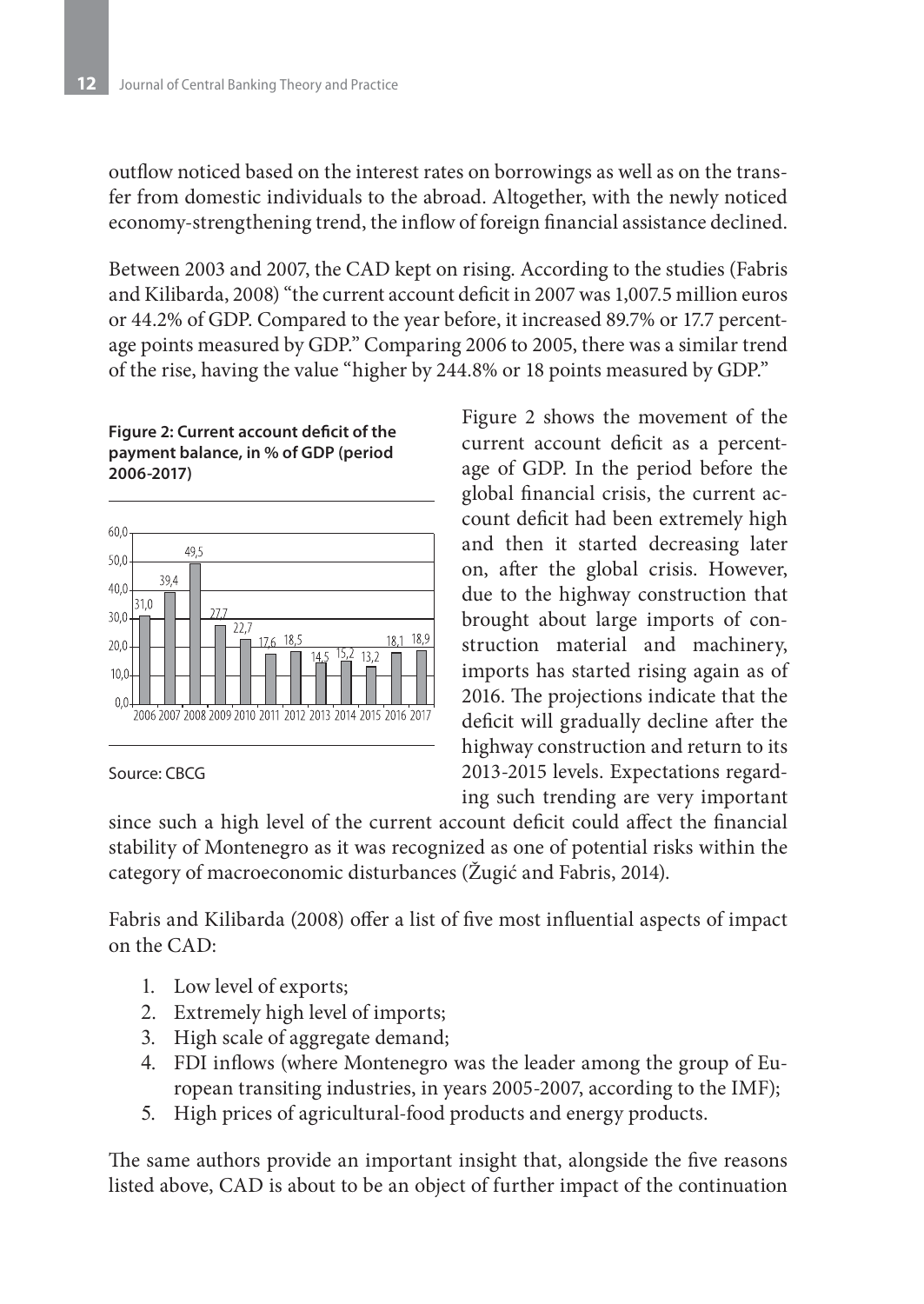of integration processes of Montenegro towards European Union (as was the case with the World Trade Organization and the NATO accession). The potential accession to the Union would result in additional elimination of trade barriers to Montenegrin exporters. Negative effect (import growth) as an accession result would be negligible considering the existing openness of Montenegrin economy.

Connecting the detailed examination of current account deficit to the basic features of dollarized economies, it is safe to conclude that (Fabris and Kilibarda, 2008) the CAD of the balance of payments carries lower risk level compared to the situation in countries printing their own money. On the other hand, options for eliminating or decreasing this deficit are also lower as those countries are unable to utilize the currency exchange rate policy. Within the conditions of a dollarized and very open economy with low transaction costs, domestic and foreign products evolve to be substitutes to one another, and inhabitants are easily transferred from one to another. "Current account deficit can be perceived as a balanced answer of the system to the huge influx of foreign private capital and steep growth rate of loans. Together with the decrease of the capital inflow, a significant part of the deficit will have the self-correcting effect".

The second variable of the two ones examined within the model is the economic growth of Montenegro. Like in the case with the CAD, the definition of growth, structure and yearly movement trend of this variable are presented in the following lines.

Economic growth, according to the basic definitions, represents an increase in goods and services produced *per capita* over a certain period. It is, therefore, only natural for countries to encourage their economic growth in many different ways. Additionally, it is expected for underdeveloped and developing countries to show higher rates of economic growth than the ones that have a higher "starting point" in the shape of already well-developed economies. Montenegro is not an exception, recording high growth rates in the years after gaining independence and continuing this trend in the years to follow (Table 2), with several years of negative figures that were the result to the crisis. As published by the Ministry of Economy on their official website, in the document named "Industrial policy until 2020", the trend of important economic prosperity was present in Montenegro during the early 2000s. Namely, economic growth at that time (2006, 2007 and 2008) was above 6%. This trend was suddenly interrupted by the financial crisis that started affecting Montenegro at the end of 2008 and peaked during 2009, when economic growth declined 5.7%. The recovery started in the following years, to reach 1.8% of real growth in 2014 (Table 2) that resulted in GDP *per capita* of 5,356.7 euros. Expressed in the purchase power parity terms, GDP *per*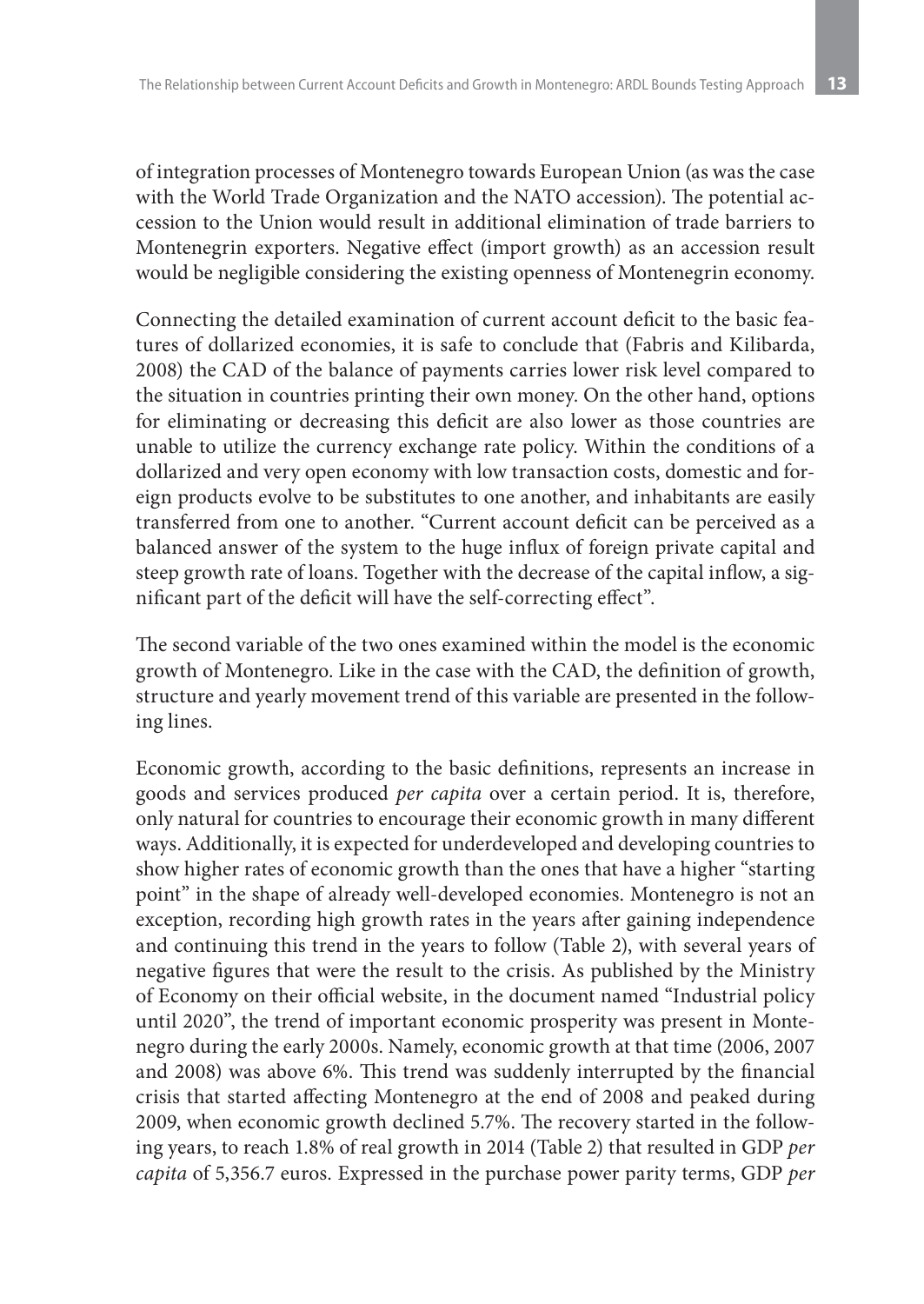*capita* was at the level of 42% of the EU average and 3% above the average for Western Balkan countries.

Table 2 includes data about growth. It should be noted that the information on economic growth for the years 2017, 2018 and 2019 are all forecasts made by the Ministry of Finance. The Report of the World Bank (Bank, 2017) from October last year indicates: "Montenegro's economy is expected to grow by an average of 3.2% annually in 2017-2019 driven by public investments and personal consumption. While the growth of investment will slow down as the Bar-Boljare highway construction gets to its closure, its contribution to growth will remain strong throughout the projection period." Significant information derived from the same Report connects growing of the public debt to the economic outlook: "The positive economic outlook faces high but moderating risks. Growing public debt calls for a decisive implementation of the recently adopted fiscal consolidation program to create the space for an orderly servicing of the large (above 16% of GDP) refinancing needs in the 2019-2021 period. External imbalances are still high, adding to an already high external vulnerability. Enhancing policy predictability and accelerating the pace of structural reforms would be needed for their moderation."

|                                 | 2012   | 2013    | 2014                          | 2015 2016 |         | 2017   | 2018  | 2019<br>(projection) (projection) |
|---------------------------------|--------|---------|-------------------------------|-----------|---------|--------|-------|-----------------------------------|
| GDP growth*                     | $-2.7$ | 3.5     | 1.8                           | 3.4       | 2.9     | 4.3    | 3.0   | 2.7                               |
| Inflation (average)*            | 4.1    | フフ      | $-07$                         | 15        | $-03$   | 24     | 2.6   | 1.9                               |
| Government balance/GDP*         | $-65$  | $-64$   | $-31$                         | $-76$     | $-31$   | $-5.6$ | $-32$ | $-09$                             |
| Current account balance/GDP     | $-153$ | $-114$  | $-12.4$                       | $-11$     | $-16.2$ | $-163$ | n.a.  | n.a.                              |
| Net FDI/GDP                     | $-145$ |         | $-9.6$ $-10.2$ $-16.9$ $-9.4$ |           |         | $-114$ | n.a.  | n.a.                              |
| External debt/GDP**             | 156.4  | - 156.3 | 1633                          | - 162.2   | -1596   | n a    | n.a.  | n.a.                              |
| Gross reserves/GDP              | n.a.   | n.a.    | n.a.                          | n.a.      | n.a.    | n.a.   | n.a.  | n.a.                              |
| Credit to private sector/GDP*** | 54.4   | 542     | 521                           | 50.5      | 49 2    | 494    |       |                                   |

**Table 2: Main macroeconomic indicators, % (with GDP data for the period 2012-2019)**

\* Ministry of finance projections for 2018 and 2019

\*\* Preliminary data for external debt for 2016.

\*\*\* Credit to private sector refers to banks' loans extended to resident nonfinancial sector, households and nonprofit organizations.

From the latest country assessment report generated by the EBRD, foreign direct investments constitute the key growth driver of the Montenegrin economy. Similar conclusion was noted within the Working paper generated by the Central Bank of Montenegro from 2008: "Foreign direct investments as a driving force of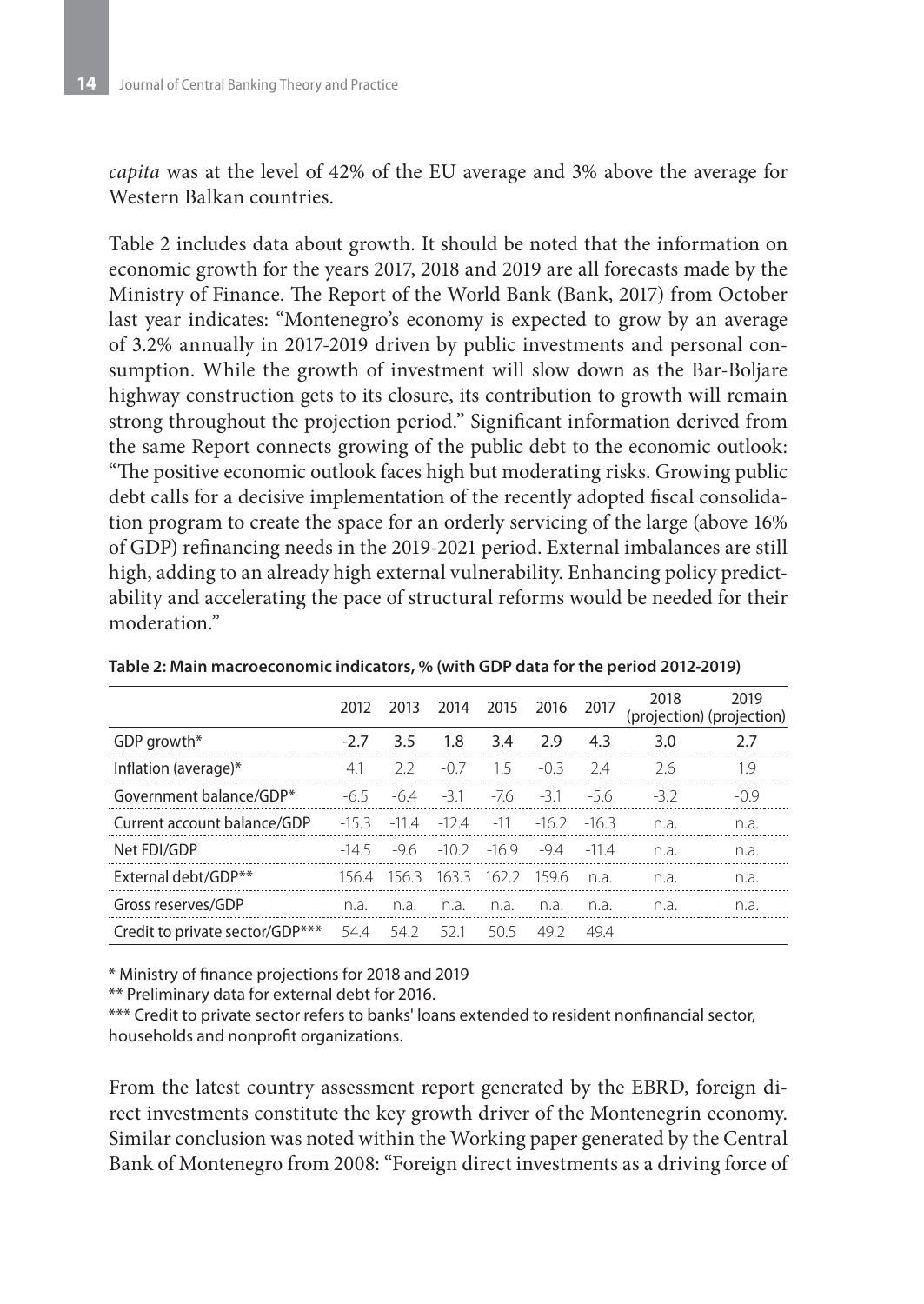economic development of Montenegro" (Fabris et al 2008). Having this in mind, Montenegro has shown openness towards welcoming new foreign capital into the market by providing the necessary legal infrastructure. "In general, Montenegrin regulation on foreign investments is very liberal. There are no barriers for the repatriation of profit, dividends, interests and founding capital. Foreign investor can manage the company or transfer the management right to another party. National treatment is guaranteed to the foreign investors. Foreign investments may be in the form of money, securities, goods, services and/or rights. Domestic physical entities can acquire a treatment of the foreign investor if they have lived abroad for a minimum of one year, prior to the investment. Foreign investors are guaranteed the protection from expropriation of property, but if the expropriation is required for the national interest, they have the right on the compensation in the amount of the full market price. In case of the change of the Law on Foreign Investment after the investment has been made, foreign investors have the right to apply solutions that are more favourable for them from the old or new law (Fabris et al, 2008).

However, foreign direct investments are not the only driver of the country's economic growth. The aforesaid policy document of the Ministry of Economy indicates that the "key sectors/areas in which Montenegro has comparative advantages with strong potential for export increase are: energy, food industry, metal industry, wood industry and tourism." Aside from these, few others should be added to the list, such as: "construction and transportation, ICT and business services", as sectors able to provide necessary support to the strategic sectors.

## **4. Econometric methodology and Data**

To analyse the dynamics of the current account deficit and economic growth relationship in Montenegro, we first used the traditional unit root tests of ADF and KPSS in order to show that all variables used in analysis are not I(2). Secondly, by using Autoregressive Distributed Lag (ARDL) bounds testing approach, developed by Pesaran et al. (2001), we examine the long term relationship between the variables, estimate the long and short term relationship between current account deficits and economic growth and infer the causal relationships based on a dynamic error correction model (ECM).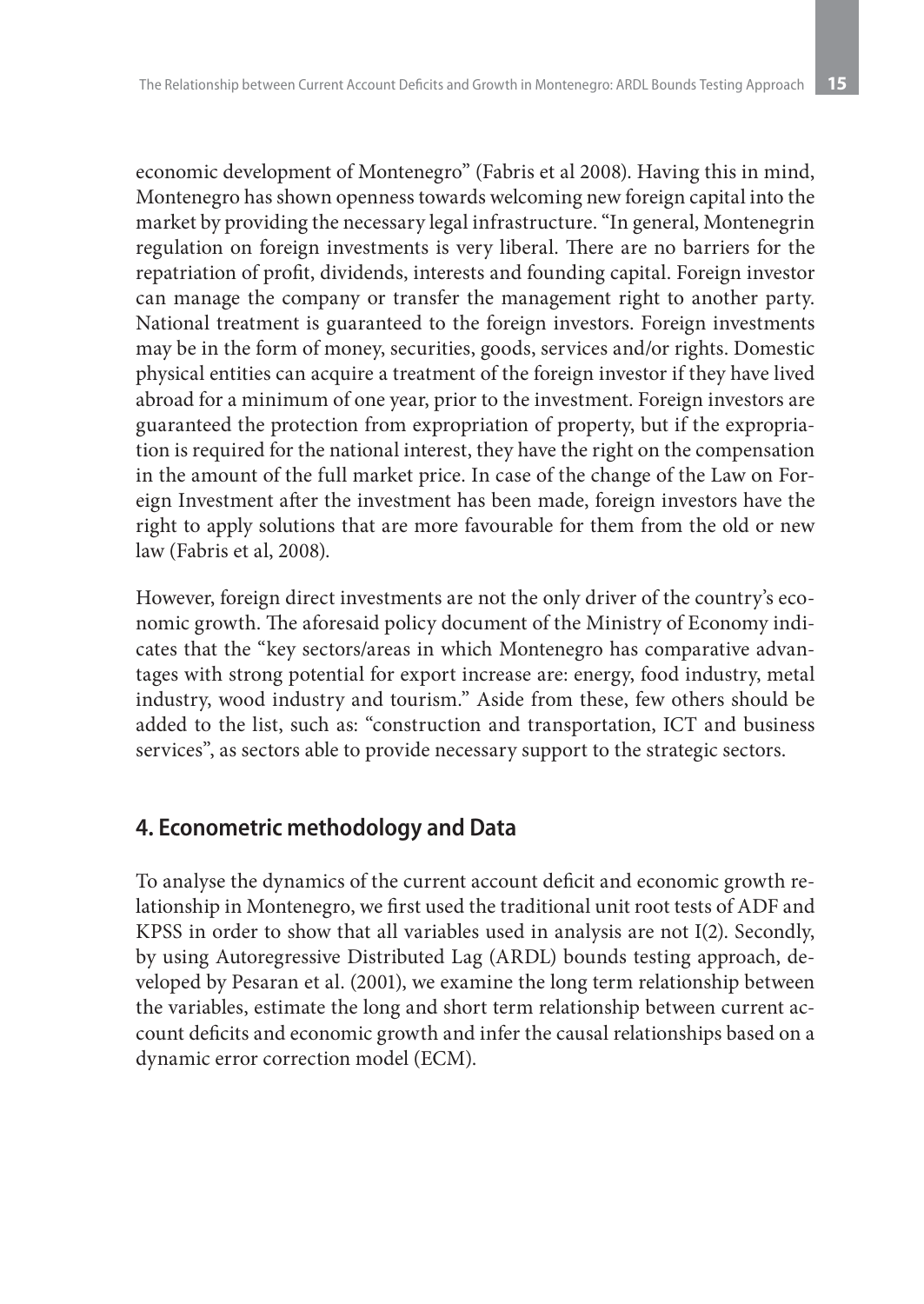### **4.1. Unit root testing**

Even though the ARDL bounds test approach does not require all variables to be I(1) as the Johansen framework, we determine the order of integration to ensure that the variables are not I(2) stationary so as to avoid spurious results. To examine the unit root properties of the variables, we perform ADF and KPSS tests. The null hypothesis of the ADF test indicates that the variable in question is nonstationary, but, that of KPSS test and state that variable is stationary. Thus, performing them together, we provide evidence for the cross validation of the results.

### **4.2. The ARDL bounds testing**

After determining the order of the integration of the variables, we use the ARDL approach because of its well know advantages of the applicability in the presence of I(0) or I(1) variables, providing super consistent results in a small sample case and not suffering from endogeneity problem.

Regarding the relationship between the current account deficit to GDP ratio (cadgdp) and economic growth (gdpgrowth), we specify the following equation:

$$
gdpgrowth_t = \beta_0 + \beta_1 cadgdp_t + u_t
$$
 (1)

Where *gdpgrowth* is the growth rate of GDP, *cadgdp* is the ration of current account deficit to GDP and u is error term.

Eq. (1) cannot be estimated correctly by using Ordinary Least Square because of the possibility that the spurious results may exist when variables are specified in the level or non-stationary form. Thus, we have test to determine whether a long run relationship exists among the variables in the model by using ARDL bounds testing approach. ARDL. An ARDL framework of equation (1) can be written as follow:

$$
\Delta gdpgrowth_{t} = \alpha_{0} + \sum_{i=1}^{p} \theta_{i} \Delta cadgdp_{t-i} + \delta_{i} cadgdp_{t-1} + \delta_{i} gdpgrowth_{t-1} + u_{t} \quad (2)
$$

Where  $\alpha_o$  is the drift component and  $u_t$  is the white noise error term. Also, the term with summation sign represented the error correction dynamics and the second part of the equation with  $\theta_i$  corresponds to long runrelationship.

In order to test for the existence of a long-run relationship between current account deficits and economic growth, we estimate Eq. (2) by ordinary least squares (OLS) and then carry out an F-test for the joint significance of the coefficients of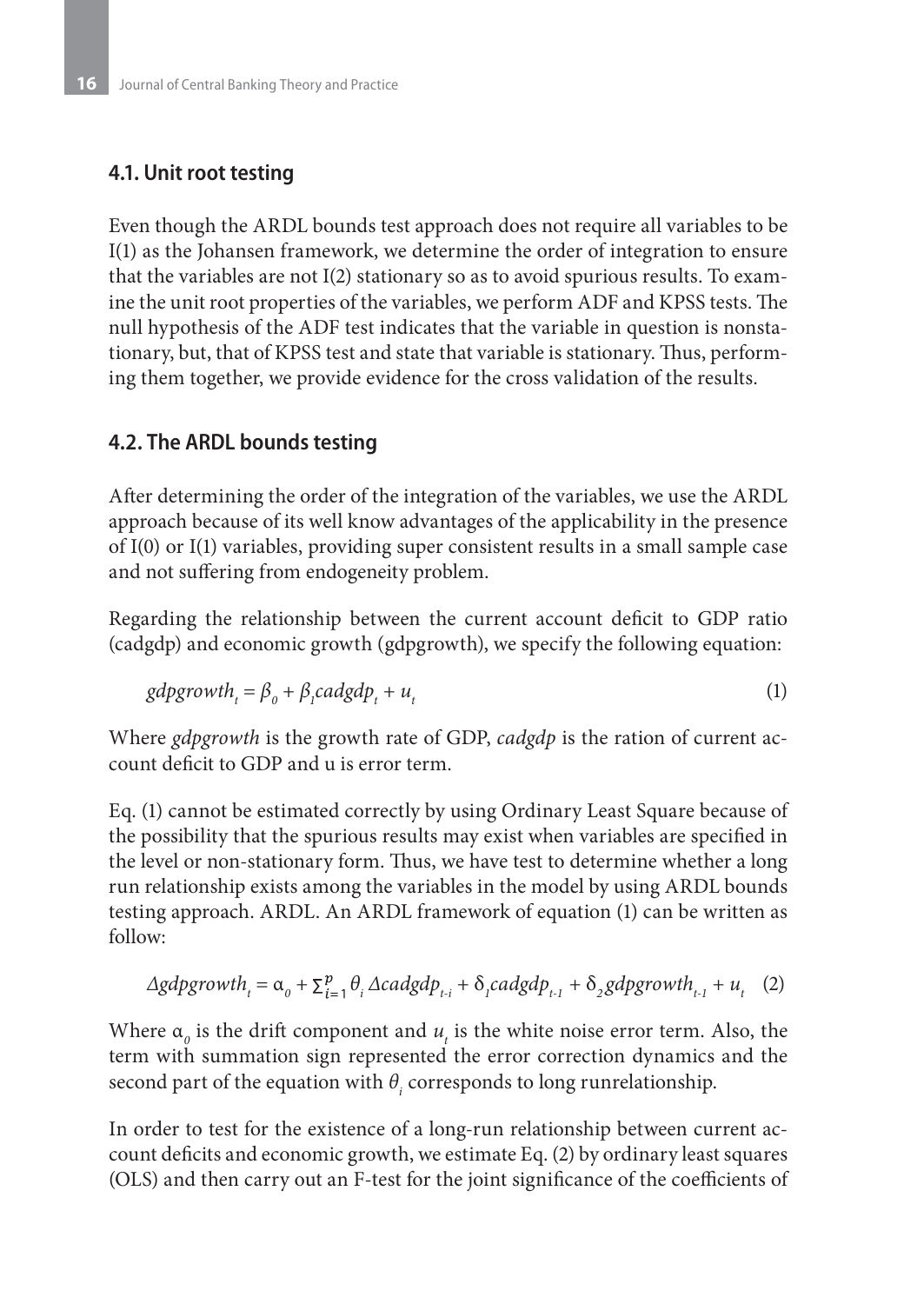the lagged levels of the variable. Thus, the null hypothesis of no cointegration among the variables in Eq. (2) is:

$$
H_0: \delta_1 = \delta_2 = 0
$$

Against the alternative hypothesis of cointegration

$$
H_1: \delta_1 \neq \delta_2 \neq 0
$$

By adopting the ARDL approach, we can estimate the short and long-run dynamic relationships. Therefore, equation (2) can be rewritten as the error correction version of ARDL model as follows:

$$
\Delta gdpgrowth_{t} = \alpha_{0} + \sum_{i=1}^{p} \theta_{i} \Delta cadgdp_{t-i} + \gamma ecm_{t-1} + u_{t}
$$
\n(3)

Where  $ecm_{i,j}$  is the error correction term which has to be negative and statistically significant. It shows the speed of adjustment the speed back to long run equilibrium following a short run shock.

We then test the presence of serial correlation and heteroscedasticity in the errors of model and whether we correctly specify the functional form of the model and errors are normally distributed or not. Also, we check the stability of parameters by using cumulative (CUSUM) and cumulative sum of squares (CUSUMSQ).

#### **4.3. The ECM Granger causality**

After examining the long term relationship between the variables, we can perform the Granger causality test to determine the causality between the variables by using the error correction version of ARDL model given Eq. (3). In his seminal paper, Granger (1969) suggested that if there is co-integration between the variables in the long-run, this should be taken as an indication of either unidirectional, bidirectional or neutral causality relationships between the variables. The statistically significant relationship in first differences of the variables (the joint  $\chi^2$ test for the first differenced lagged independent variables) is taken as an evidence on the direction of short-run causality. To determine the existence of long-run causality between variables, one must test statistical significance of coefficient of lagged error correction term by using the t-test statistic. The significance of coefficient of lagged error correction term indicates the long-run causality.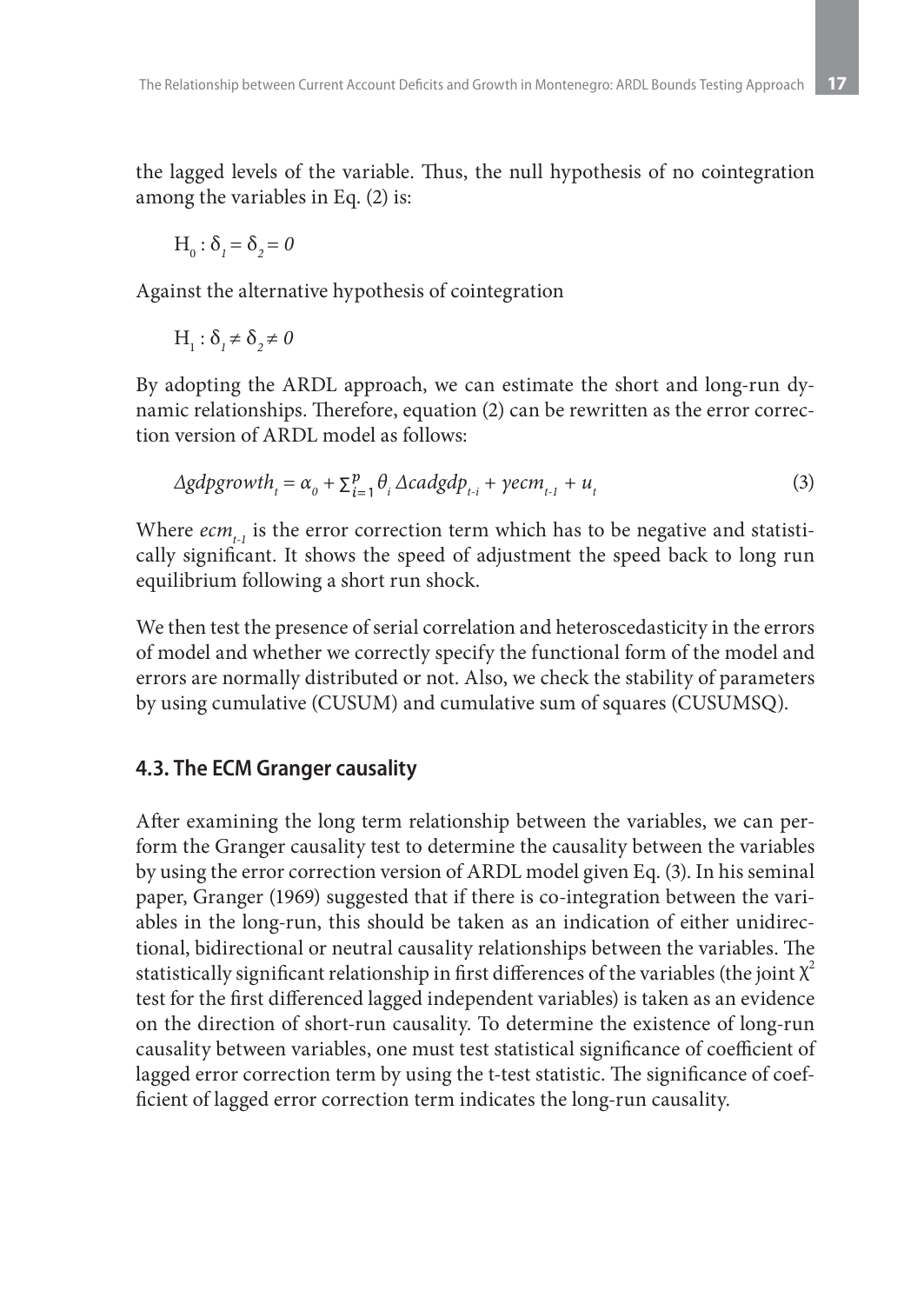## **5. Empirical results**

By carrying out traditional unit roots, we prove that neither of the variables used in the study is I(2). And then, we adapt ARDL bounds testing approach to test the existence of long run relationship among the variables.

## **5.1. Cointegration analysis**

After determining the order of the integration of the variables, we test the presence of long-run relationship between variables. To test existence of such relationship, we first determine optimal lag length by using Akaike information criterion (AIC) due to its superiority over the Schwartz Bayesian criterion (SBC). Table 3 reveals the results of the co-integration between the variables.

#### **Table 3: The results of ARDL cointegration test.**

| Model               | Optimal lag<br>์ length | F-statistics | Bound critical values | Outcome |  |
|---------------------|-------------------------|--------------|-----------------------|---------|--|
|                     |                         |              | I(0)                  |         |  |
| gdpgrowth=f(cadgdp) | (4,5)                   | 4861694*     | 362                   | 416     |  |

Note: \* denotes the rejection of the no cointegration at 1% level of significance.

F-test results in Table 3 indicate that we reject the null hypothesis of no cointegration between variables, since computed value of F-statistics, 4.861694, is greater than I(1) bound value of 4.16. Thus, we concluded that variables are cointegrated which implies that there is a long-run relationship between the variables.

We obtain the short-run dynamic parameters by estimating an error correction model associated with the long-run estimates. Table 4 reveals the results of longand short-run estimates.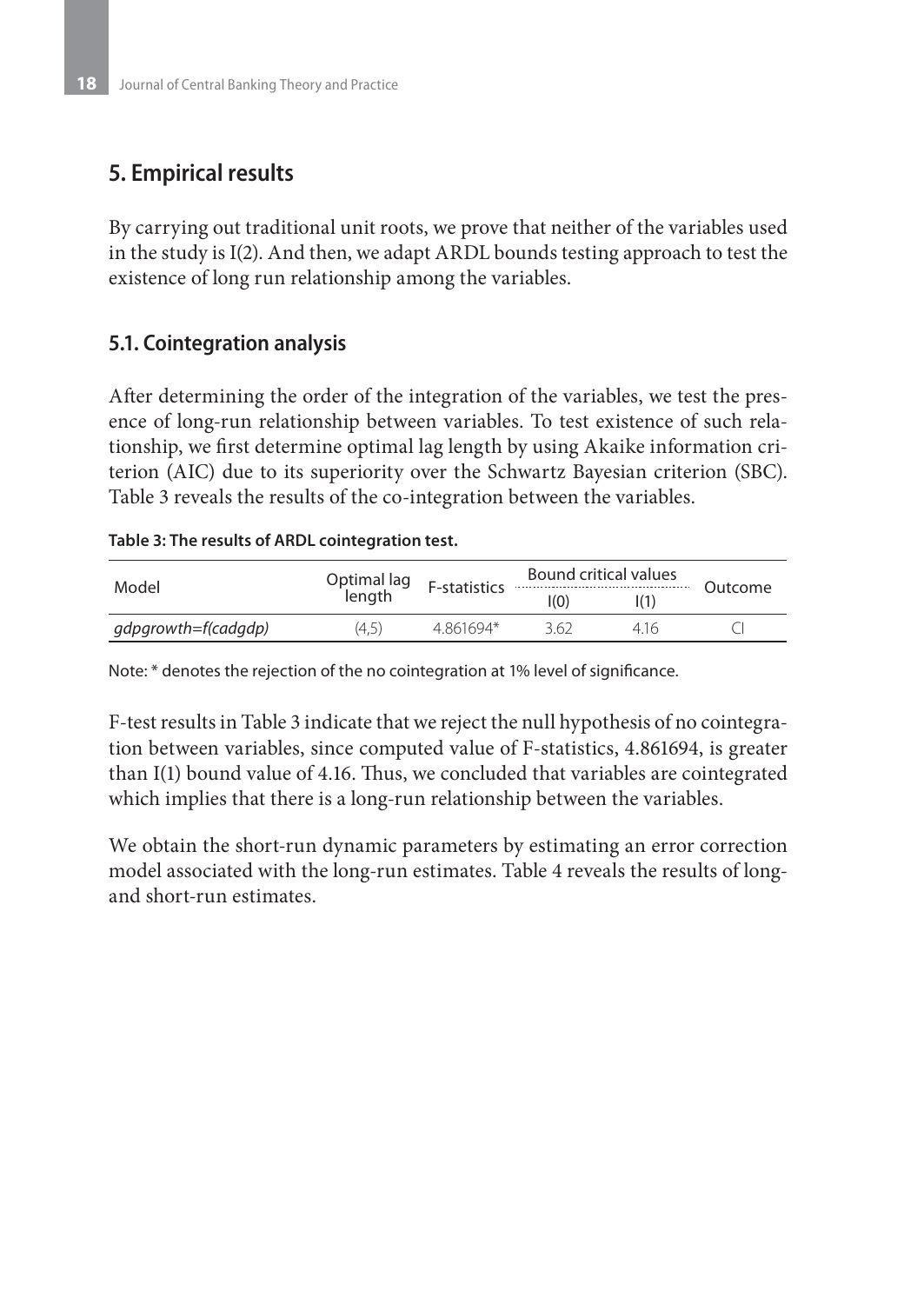| Dependent variable = $qdpqrowth$ |                |             |              |  |
|----------------------------------|----------------|-------------|--------------|--|
| Variable                         | coefficient    | t-statistic | Prob. values |  |
| Long-run results                 |                |             |              |  |
| constant                         | 12.68374       | 3.113127    | 0.0144       |  |
| cadgdp*                          | 0.545921       | 2.645915    | 0.0294       |  |
| Short-run results                |                |             |              |  |
| $D(RGDPG(-1))$ *                 | $-0.331925$    | -3.777886   | 0.0005       |  |
| $D(RGDPG(-2))$                   | $-0.088213$    | $-0.860458$ | 0.3943       |  |
| $D(RGDPG(-3))$ *                 | $-0.504757$    | -4.843243   | 0.0000       |  |
| D(CADGDPRATIO)                   | 0.084946       | 1.315316    | 0.2248       |  |
| D(CADGDPRATIO(-1))*              | $-0.669528$    | $-3.930688$ | 0.0044       |  |
| D(CADGDPRATIO(-2))*              | $-0.529744$    | $-3.704340$ | 0.0060       |  |
| D(CADGDPRATIO(-3))*              | $-0.381958$    | $-3.237186$ | 0.0119       |  |
| $D(CADGDPRATIO(-4))$ *           | $-0.319595$    | $-4.556737$ | 0.0019       |  |
| $ecm(-1)$ *                      | $-1.078737$    | $-4.269819$ | 0.0027       |  |
| Test                             | Test statistic |             | Probability  |  |
| Normality                        | 0.3233         |             | 0.850739     |  |
| Functional form (Ramsey RESET)   | 0.644623       |             | 0.5577       |  |
| Heteroscedasticity (White test)  | 10.06668       |             | 0.646        |  |
| Serial correlation (LM test)     | 6.503          |             | 0.2159       |  |
| <b>CUSUM</b>                     |                | Stable      |              |  |
| <b>CUSUMSQ</b>                   |                | Stable      |              |  |

#### **Table 4: Long-run and short-run estimations**

Note: \* denotes the rejection of null hypothesis at 1% level of significance.

The estimated current account deficit to GDP ratio in the long-run relationship is significant and has a negative impact on GDP growth rate at the 5% level. We also estimate the short run effect through the error correction mechanism (ECM). The short run results are illustrated in Table 4 (in lower segment) reveal that there is a positive relationship between current gdpgrowth and current period *cadgdp*. But, this positive relationship is statistically significant. On the other hand, the first, second, third and fourth previous period *cadgdp* have a negative and significant effects on gdpgrowth at a 1% level of significance implying that past periods current account deficit GDP ratios have a negative impact on current inflation. The short run results mostly indicate a negative relationship between changes in the CAD GDP ratio and the GDP growth rate. But, in the long-run, the effect of the CAD GDP ratio on GDP growth is positive implying that the Montenegrin economy is heavily dependent on the current account deficits to grow possible because of the heavy reliance on imports of raw material and intermediate goods.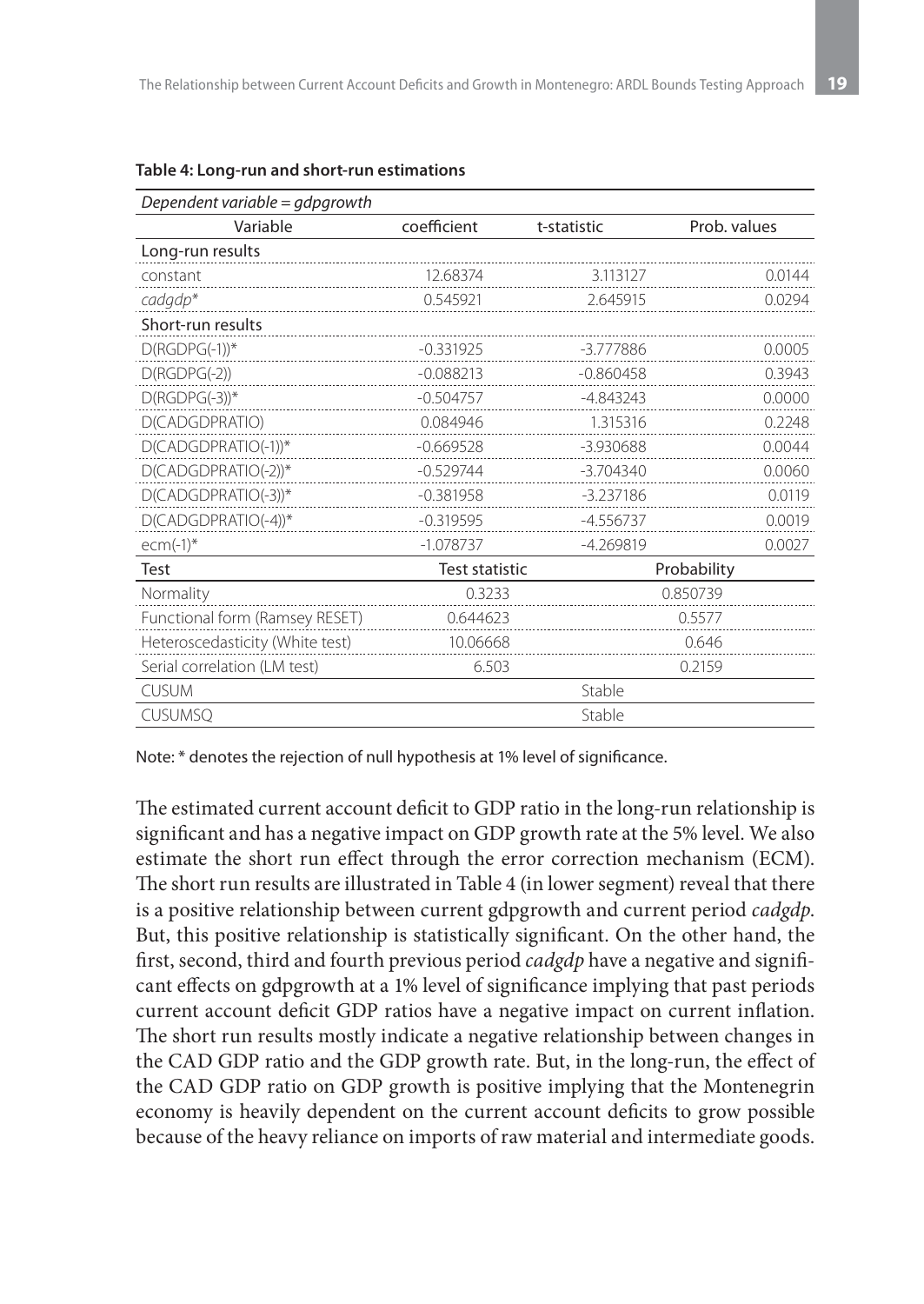The negative and statistically significant estimate of the ecm(−1) coefficient provides another evidence for established long run relationship between changes in current account deficit GDP ratio and GDP growth rate. According to estimated value of ecm(−1) coefficient, it will take less than a year to reach the stable path of equilibrium implying that the adjustment process is very fast for the Montenegrin economy. At the same time, since absolute value of ecm(−1) coefficient is greater than one, disequilibrium starts again within the year.

The short run model passes through all diagnostic tests. According to the p-values of chi-square tests which test the null hypothesis of normal distribution of errors, correctly specified functional form, no serial correlation and homoscedastic errors, we fail to reject the null hypothesis implying that good specification of the models, normally distributed errors with no serial correlation and homoscedastic variances. Also, since the plots of CUSUM and CUSUMSQ statistics are well within the critical bounds, we conclude that the coefficients of the error-correction model are stable implying that the coefficients seem to follow a stable pattern during the estimation period; thus, one can use these coefficients for policy decision-making purposes.

After finding that our model passes through all diagnostic tests, we can use our model to detect the causal relationship between gdpgrowth and *cadgdp*.The statistically significant long-run relationship between the variables indicates that there is Granger causality in at least one direction which is determined by the Chi-square test and the lagged error correction term. The short-run causal effect is represented by the Chi-square-statistic on the explanatory variables while the t-statistic on the coefficient of the lagged error-correction term represents the long-run causal relationship (Odhiambo, 2009; Narayan and Smyth, 2006). Table 5 reveals the results of both short run and long run Granger causalities.

#### **Table 5: Results of the Granger causality tests**

| Variables                      |          | Short-run causality (F-stat) Long-run causality (t-stat.) |
|--------------------------------|----------|-----------------------------------------------------------|
| cadgdp $\rightarrow$ gdpgrowth | 14.95316 | $-4.269819*$                                              |

Note: \* denotes the rejection of null hypothesis of no causality in the long-run at 1% level of significance.

The results of the Granger causality tests indicate that there is a unidirectional causality running from the ratio of current account deficit to GDP and GDP growth rate both in the short-run and long-run. The results of long-run causality imply that causality runs interactively through the error-correction term from the CAD GDP ratio to GDP growth rate.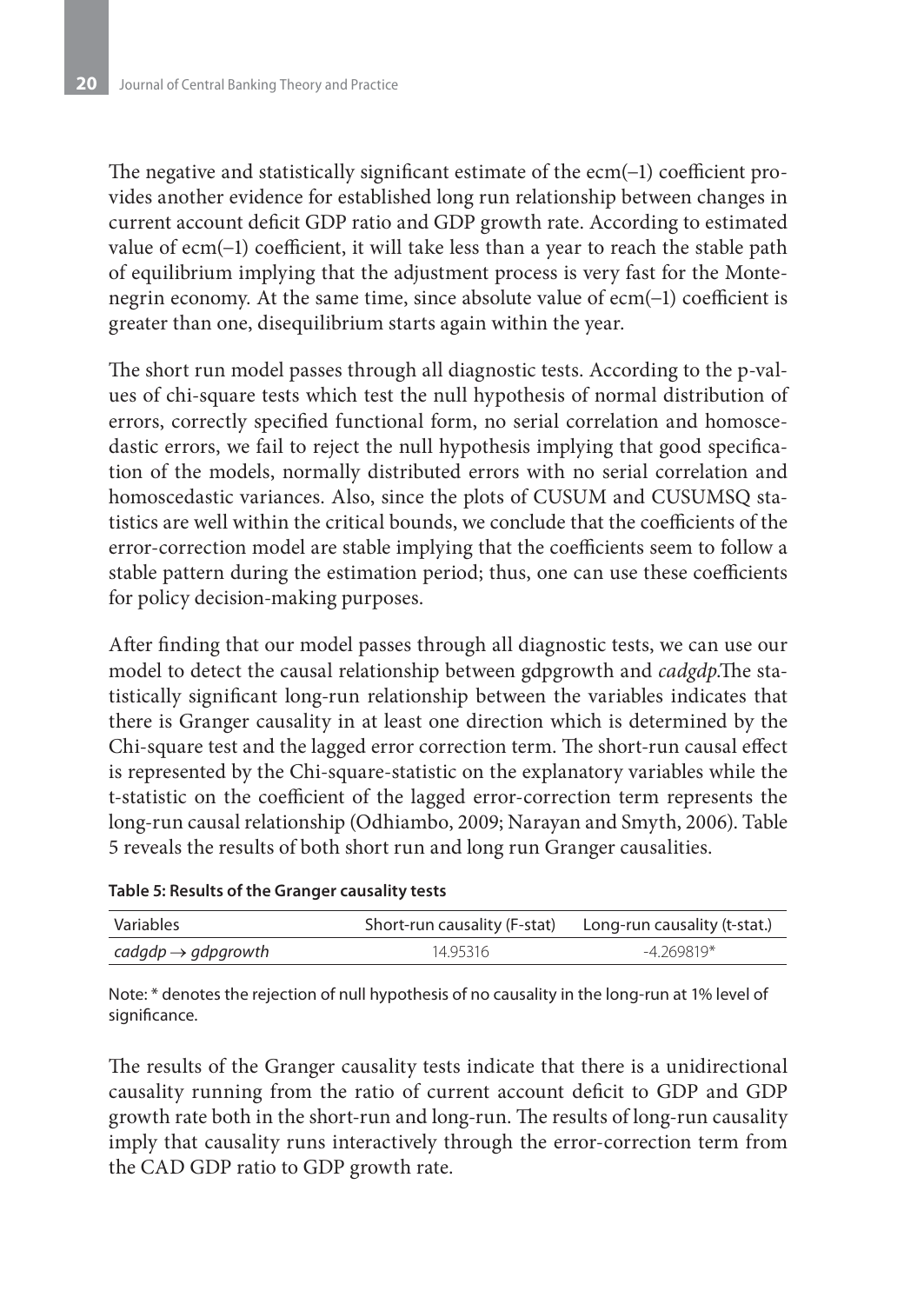## **6. Conclusion**

In this study, we have examined the relationship between two important indicators of economic stability and growth of the country. The goal of the research was to determine if there was a correlation between the named two variables both in the long as well as in the short run. It was also crucial to determine if the model within the paper is reliable and could hence be used for policy-generating purposes.

It has been concluded from passing all statistical tests related to the matter that the model is stable. In other words, the coefficients seem to follow a stable pattern during the estimation period. As a result, the model proves to be usable for decision-making purposes, and its results to be relevant and merit.

The model itself consists of dependent variable (GDP growth rate) and the independent one (CAD GDP ratio). The results of the econometric analysis prove the existence of both short and long term relationship between the two named variables (Table 4).

The short run results mostly indicate a negative relationship between changes in current account deficit GDP ratio and GDP growth rate. This means that any increase of the value of independent variable (current account deficit GDP ratio) will result in decrease of the rate of GDP growth and vice versa. It is an easily comprehendible fact that short term implication of enlargement of current account deficit GDP ratio will cause GDP growth to drop, as the effects of this economic policy are not likely to be visible in the short run. It does take time for the effects of this measure to cause positive impact on GDP. Additionally, as it was stated above, previous period *cadgdp* ratios have a negative effect on GDP growth. The rationale behind this finding is that during the past period CAD GDP ratios had a negative impact on current inflation.

The long term effect of the current account deficit to GDP ratio on GDP growth is positive. The constant ( $\beta_0$ ) is positive, as is the ( $\beta_1$ ). The interpretation would be that: with the increase of CAD GDP ratio of 1 measuring unit, the GDP growth rate would grow by 0,5459. This positive and tight correlation could be explained by overlapping structure of the constituents of CAD and the drivers of GDP growth (such as: tourism, energy sector, agriculture etc.). Montenegro`s economy is, therefore, dependent on the current account deficits in order to grow. Another possible explanation of this relation could be the previously indicated possible heavy reliance of its economic growth on imports of raw material and intermediate goods.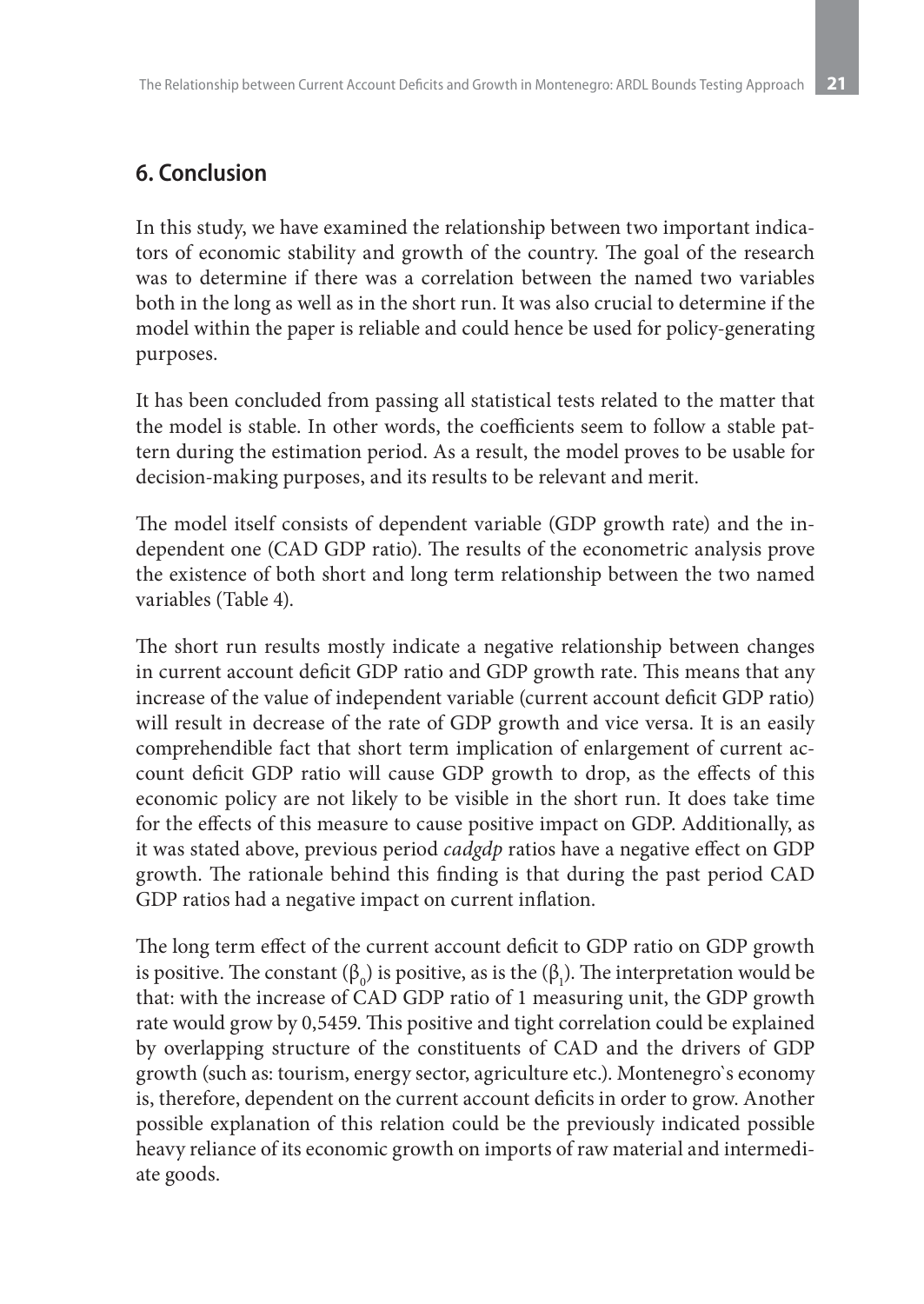The negative and statistically significant estimate of the ecm(−1) coefficient provides another evidence for established long term relationship between changes in the CAD GDP ratio and the GDP growth rate. According to the estimated value of ecm(−1) coefficient, it will take less than a year to reach the stable path of equilibrium implying that the adjustment process is very fast for the Montenegrin economy. At the same time, since the absolute value of ecm(−1) coefficient is greater than one, disequilibrium starts again within a year.

The concluding thought is that the policy makers will have to account for a short term negative impact of the current account deficit to GDP ratio on GDP growth. In case their economic goal is to cause an increase in GDP growth, then the long run nature of this relationship will come in handy. If, however, they find the idea of decreasing dependence of GDP growth from the CAD GDP ratio appealing, then the reliance on imports of raw material and intermediate goods should be decreased.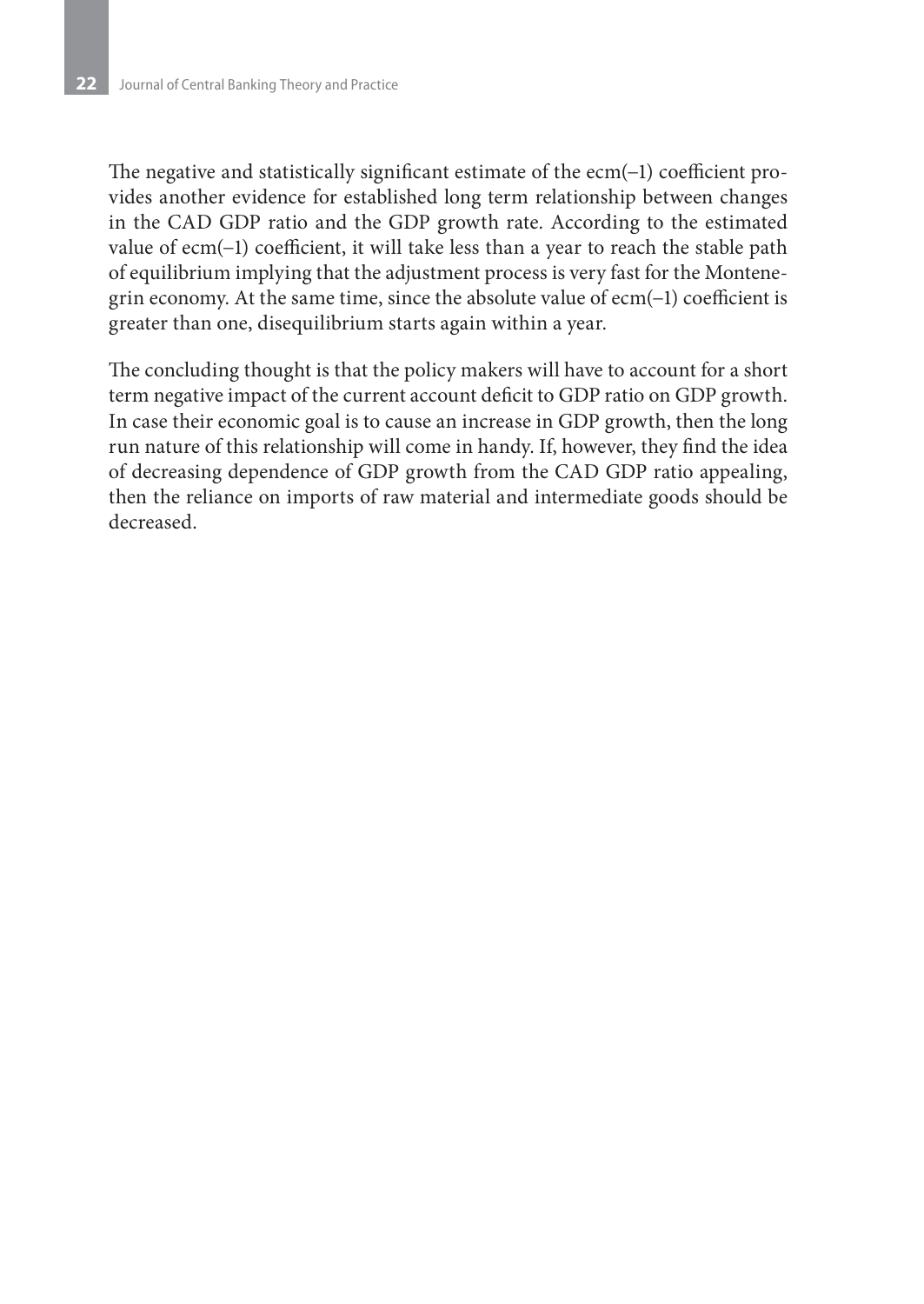## **References**

- 1. Asanović, Ž., (2017) "An Analysis of the Determinants of Systemic Banking Crises in Southeast European Countries", *Journal of Central Banking Theory and Practice*, vol 7, No 2, pp 165-186.
- 2. Fabris, N., Vukajlovic-Grba D., Radunovic T. and Jankovic J. (2004) "Economic policy in dollarized economies with a special review of Montenegro", *Central Bank of Montenegro, Working paper no. 1*.
- 3. Fabris, N. and Pejović, I. (2012) "Montenegrin agriculture: diagnosis and policy recommendations". *Economics of Agriculture/ vol* 59, No 4, pp 657- 674.
- 4. Fabris, N., Kilibarda B., Kalezic Z., Radunovic M. and Rakocevic M. (2008) "Strane direktne investicije kao pokretač privrednog razvoja Crne Gore", *Central Bank of Montenegro, Working paper no. 16*.
- 5. Fabris, N., Kilibarda, B. (2008) "Analiza održivosti deficita tekućeg računa Crne Gore"*, Radna studija br. 14, Centralna banka Crne Gore,* Podgorica.
- 6. Granger, C. W. J. (1969) "Investigating Causal Relations by Econometric Models and Cross-spectral Methods*"*, *Econometrica*, Vol. 37, No. 3, pp. 424- 438.
- 7. Ivanović, M. (2015), "Determinants of Credit Growth: The Case of Montenegro", *Journal of Central Banking Theory and Practice*, vol 5, No 2, pp 101-118.
- 8. Kilibarda, B. (2013) "Net errors and omissions" Analiza održivosti deficita tekućeg računa Crne Gore"*, Central Bank of Montenegro, Working paper no. 23*.
- 9. Kovac, O. (1994) "*Platni bilans i međunrodne finansije"*, Centar za ekonomske studie CES, MECON, Beograd.
- 10. Narayan, P.K, Smyth, R., 2006. "Higher education, real income and real investment in China: evidence from granger causality tests*"*. *Education Economics* 14,107-125.
- 11. Odhiambo, N.M. (2009) "Electricity consumption and economic growth in South Africa: A trivariate causality test*"*. *Energy Economics*, 31, 635-640.
- 12. Pesaran, M.H., Shin, Y. and Smith, R.J. 2001. "Bounds testing approaches to the analysis of level relationship"*. Journal of Applied Economics* 16: 289-326.
- 13. Vukovic, D. B., Hanic, E., & Hanic, H. (2017). "Financial integration in the European Union — the impact of the crisis on the bond market*". Equilibrium. Quarterly Journal of Economics and Economic Policy*, 12(2), 195–210. doi: 10.24136/eq.v12i1.10.
- 14. World Bank Group (2018) "Vulnerabilities Slow Growth", *Western Balkans Regular Economic Report, No. 13*.